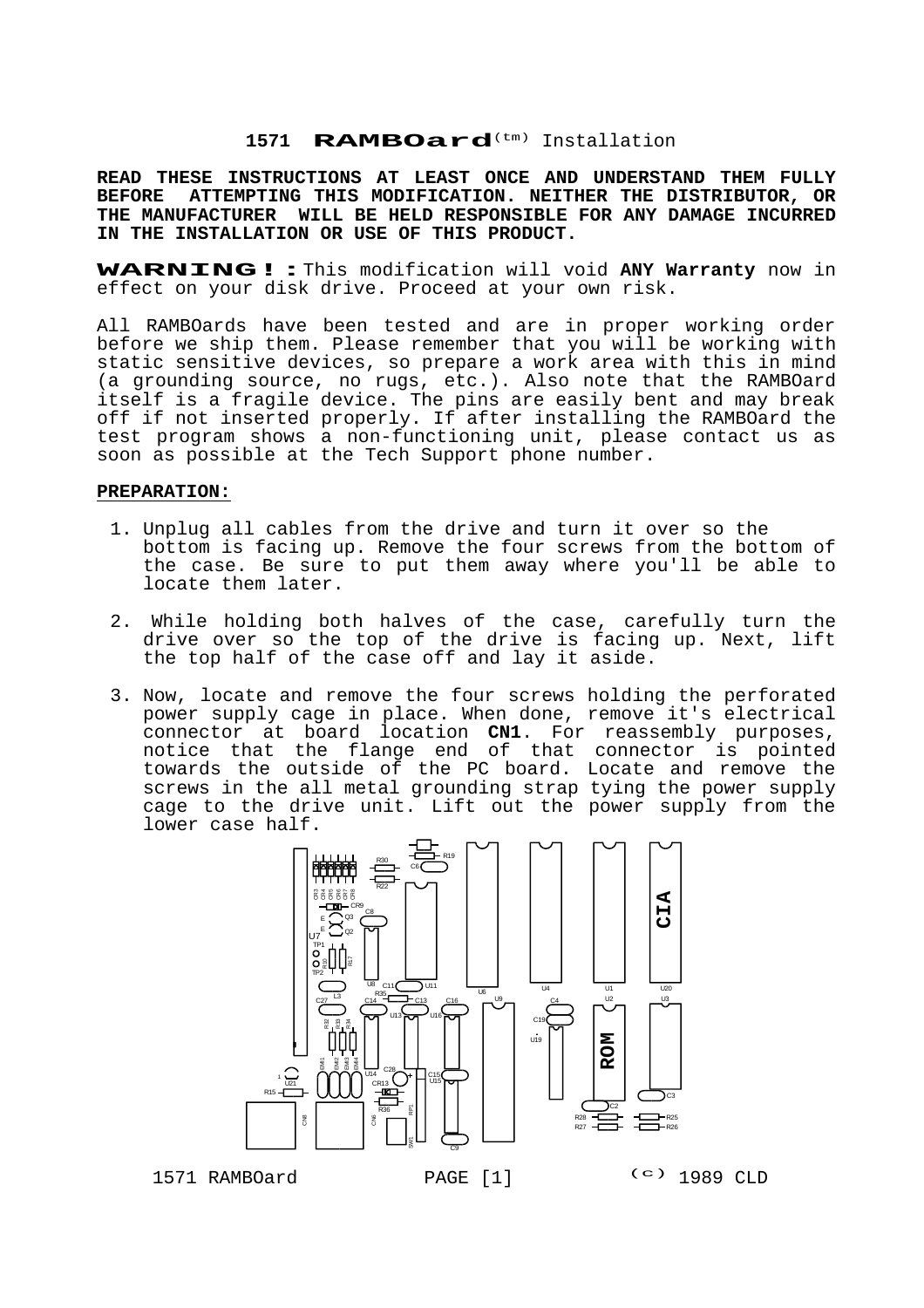## **FINDING AND REMOVING THE CIA AND ROM CHIPS:**

- 1. Position the drive so that the front faces to your right and the rear to your left. Referring to the diagram on page one, locate and remove the CIA chip at board location **U20**, and the ROM chip at board location **U2**. Notice that the notches on both chips are located on the right end.
- 2. After identifying the CIA and ROM chips, remove them with a chip puller. If you don't have a chip puller, you may use a small flat-bladed pocket knife. Place the blade between the chip and the socket and rotate the blade. The chip will lift slightly at one end of the socket. Now repeat the procedure at the other end of the chip. Keep doing this until you can pull the chip straight out of the socket. Be patient! You DO NOT want to bend the pins on the chip! If you do bend the pins slightly, you may be able to straighten them, but be CAREFUL, these pins do not take well to bending.

### **INSTALLING THE 1571 RAMBOard:**

- 1. After removing the two chips, and before beginning the installation procedure, thoroughly inspect your 1571 RAMBOard. The pins on the underside (Yes there are two cut off) will replace the chips just removed from the board. Carefully position the two boards into the empty sockets, making sure all pins line up properly. You may have to gently bend over some of the small round green or brown capacitors to provide clearance, so now is the time to check things out. When all looks o.k., **firmly press each board in place until it fits** flush against it's socket. Most problems will be avoided if you are certain that the two boards are **PROPERLY SEATED.**
- 2. Now place the chips, previously removed, into the empty sockets on the 1571 RAMBOard using the same caution as before. Remember the notch placement! The notch should be facing the front of the drive just as they were before you removed them. Press down on the cable tying the two RAMBOard PC boards together. Check for any damage (broken capacitors, etc.) or improper chip placement before going on to the next step.
- 3. Now, carefully place the power supply back into position and replace the two screws on the left hand side of the power supply (looking from the back). The two screws remaining may now be replaced but do not over-tighten. Because of extreme clearance limitations, the power supply will now be touching the chips in the 1571 RAMBOard. This will not cause any problems and will actually act as a heat sink for the CIA chip, which runs hot during normal drive operation. Again, **DO NOT** try to snug the drive screws down tight. Finally, replace the power supply electrical connector at board position **CN1 (remember the flanges point to the outside of the PC board),** and the grounding strap in it's former location.

1571 RAMBOard PAGE [2] (c) 1989 CLD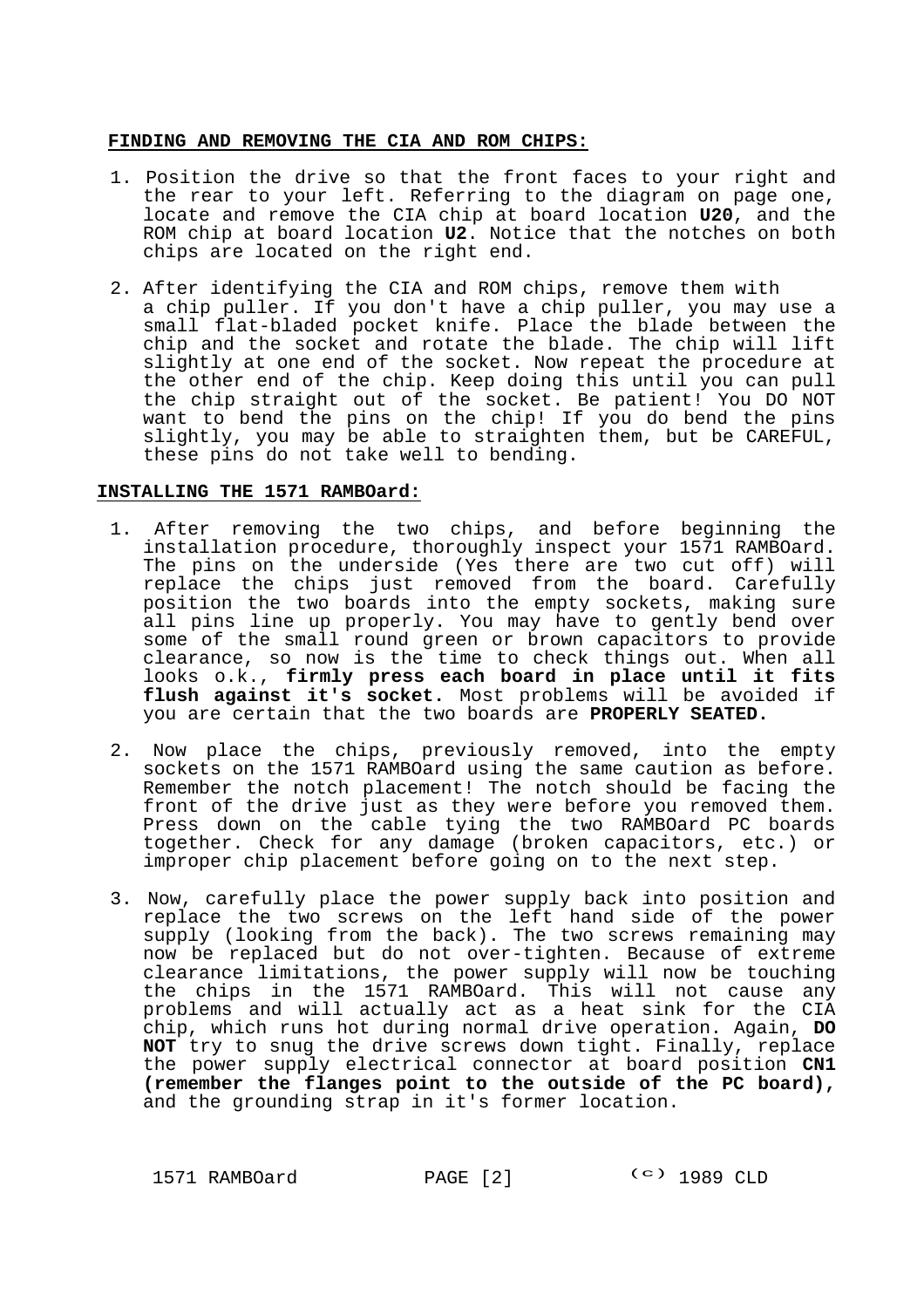### **TESTING AND FINAL ASSEMBLY:**

- 1. Before refitting the upper half of the drive case, connect the power cable and turn on the drive. If anything abnormal happens quickly turn the drive off. Remove the power supply and, once again, check for any visible damage or improper chip placement. If nothing abnormal happened, turn off the drive and go to the next step.
- 2. Connect the drive to the computer and run the test program (see below). If the program reports that the RAMBOard is not functioning properly, call the Technical Support line as soon as possible and we will try and resolve the problem. The technical support phone number is (206) 695-9648. Support is available Mon - Fri 9am-5pm Pacific Time.
- 3. If all checks out well with the test program, turn off the computer and drive. Remove all cables from the drive and replace the upper half of the drive case. Carefully turn the drive over and replace the four screws. Reconnect the power and serial cables and use the drive as normal.

### **RAMBOard UTILITIES DISK:**

All utilities run in the 64 mode!

**RAMBOard Test Program:** The diskette that was packed along with your RAMBOard contains, among other things, an installation test program. With the RAMBOard Utilities diskette in the drive, type LOAD "RAMBOARD TEST " ,8,1 and press RETURN. At the READY prompt, type RUN and hit RETURN again. At this point, follow on screen prompts to determine if your RAMBoard is properly installed. **Please note that the 1571 RAMBOard adds RAM to your drive at location \$6000. Because the Maverick 8K parameters default to \$8000, you will have to change the RAM location settings.**

**1541 Fast Data Copiers:** With the RAMBOard Utilities diskette in the drive, type LOAD ":\*" ,8,1 and press RETURN. At the READY prompt, type RUN and hit RETURN again. You will be presented with a menu asking if you wish the single or dual drive version of the Fast Data Copier. Press the 1 or 2 key to load the appropriate copier. Once the desired copier has loaded, a quick study of the menu screen will familiarize you with the options available.

The copiers included with The RAMBOard have been designed to efficiently copy non-protected data from one diskette to another. They were not designed to handle **copy protected** programs. For that purpose, we strongly suggest the Maverick, also available from Software Support International. The Maverick software contains the parameter support for your 1571 RAMBOard. This combination of software & hardware is most powerful archiver ever developed for the Commodore 64/128.